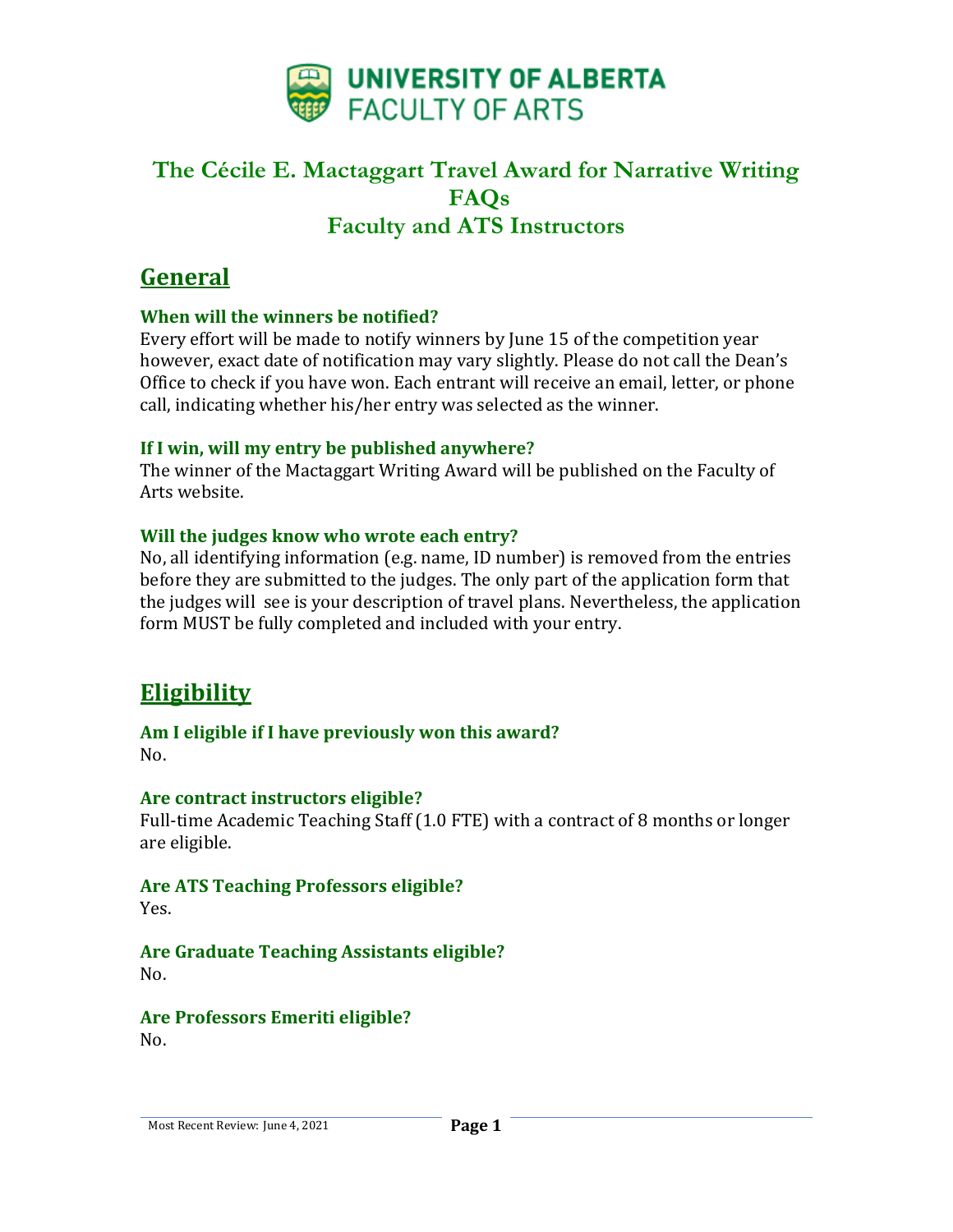

### **Am I eligible if I am on sabbatical or administrative leave?**

Yes, as long as you meet the other qualifications.

#### **Am I eligible if I am in an administrative position (e.g. Department Chair or Director)?**

Department Chairs or Directors are eligible. The Dean, Vice-Dean and Associate Deans are NOT eligible.

## **Entries**

### **Are there any limitations about the topic of my submission?**

There are no limitations, however your entry must be a work of fiction. Biographies, narratives, personal experiences, and any other non-fiction works are not eligible. You may write on any topic; however, it is your responsibility to ensure that information is properly referenced.

### **Can I write my submission in a language other than English?**

No. Submissions must be written in English.

### **Can I write a play, screenplay, or any other type of script?**

No. This is strictly a short-story composition competition.

#### **Does my submission have to be written specifically for this competition?**

Yes. Any submission that was written in whole, or in part, prior to the competition is not eligible.

### **Will I be able to submit my entry to publications, following the competition?**

If you are selected as the winner of the competition, the Faculty of Arts reserves the first right of refusal to publish your submission. If you are not the winner, you are free to do as you wish with your writing, once the winner has been selected and confirmed.

#### **Can two people submit a co-authored piece?**

No. Each submission must be authored by a single person with no outside input.

**Can I provide you with artwork or video as a complement to my writing?** No. This is solely a writing competition.

Most Recent Review: June 4, 2021 **Page 2**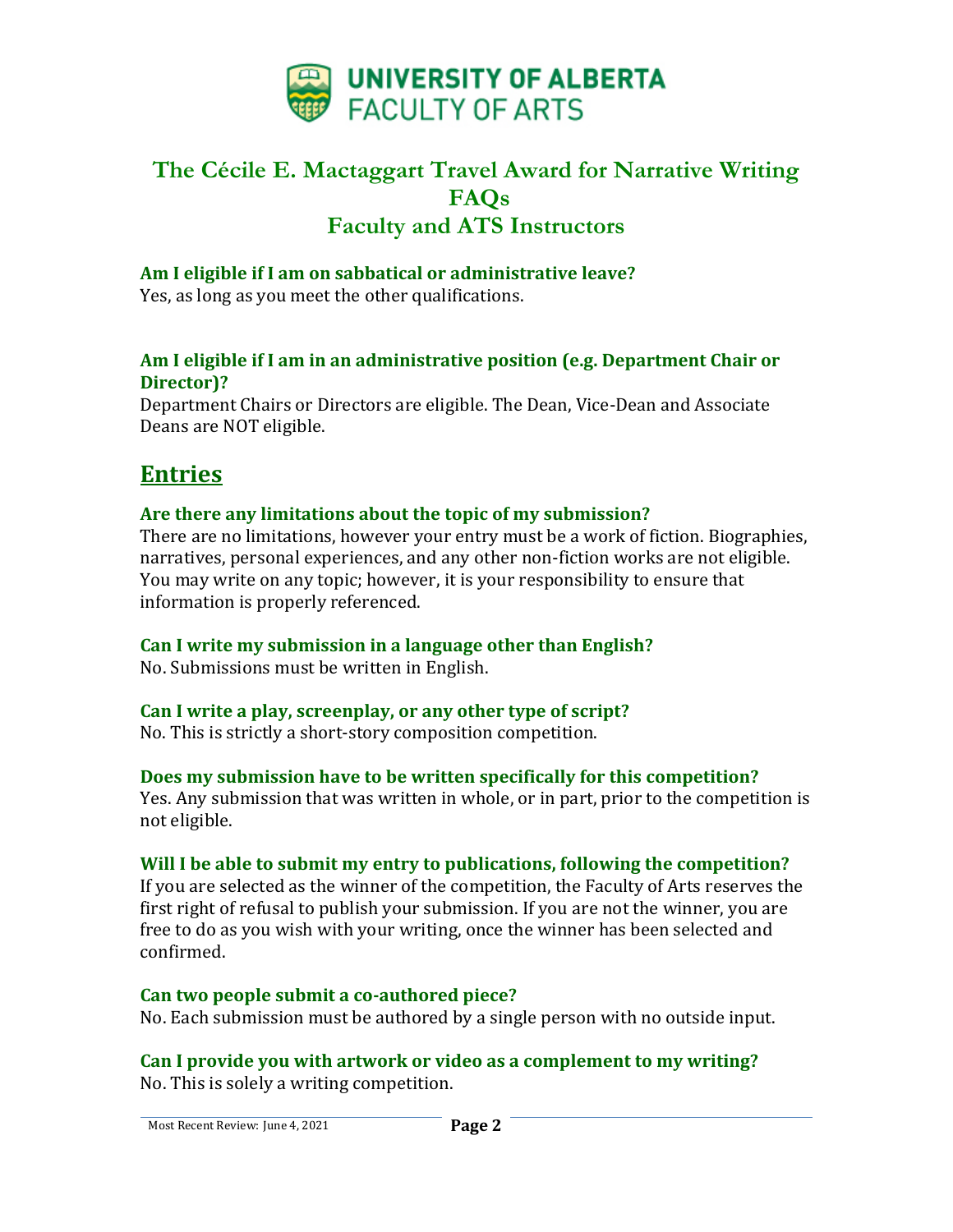

#### **What if my word count isn't between 2,500 and 3,500 words?**

Your entry will be disqualified. There are no exceptions to this rule, no matter the margin.

#### **Which parts of my entry should count towards the word count?**

Word count should NOT include the title, author's name, or information from the application form. Footnotes SHOULD be included in the word count; however, please note you are not obligated to include footnotes if your submission does not warrant them.

# **The Winner's Trip**

#### **What types of travel expenses are covered by the prize money?**

Typical travel expenses include flights, accommodations, tours, and food. Items such as cameras, souvenirs, communication devices (cell phones or laptops) will NOT be covered by the prize money.

#### **Can I use the prize money to pay for someone to accompany me on my trip?**

Yes, you may choose one person to accompany you on your trip, but you must indicate this in your travel plans on your application letter. You cannot add a travelling companion once the application has been submitted.

#### **Where can I travel with the prize money?**

You may use the prize money to travel anywhere in the world, as long as it is outside of Canada and the United States. Travel above the tree line (Arctic), Antarctica, return travel to somewhere you've been before, visit family, or conduct research of any kind, is not permitted.

#### **How many trips can I take?**

The award is limited to one trip. If you wish to travel to multiple destinations, it must be done in one continuous loop with return to Edmonton as the final stop. Destinations scheduled after a return to or stop over in Edmonton will not be eligible or reimbursed as part of the winning trip.